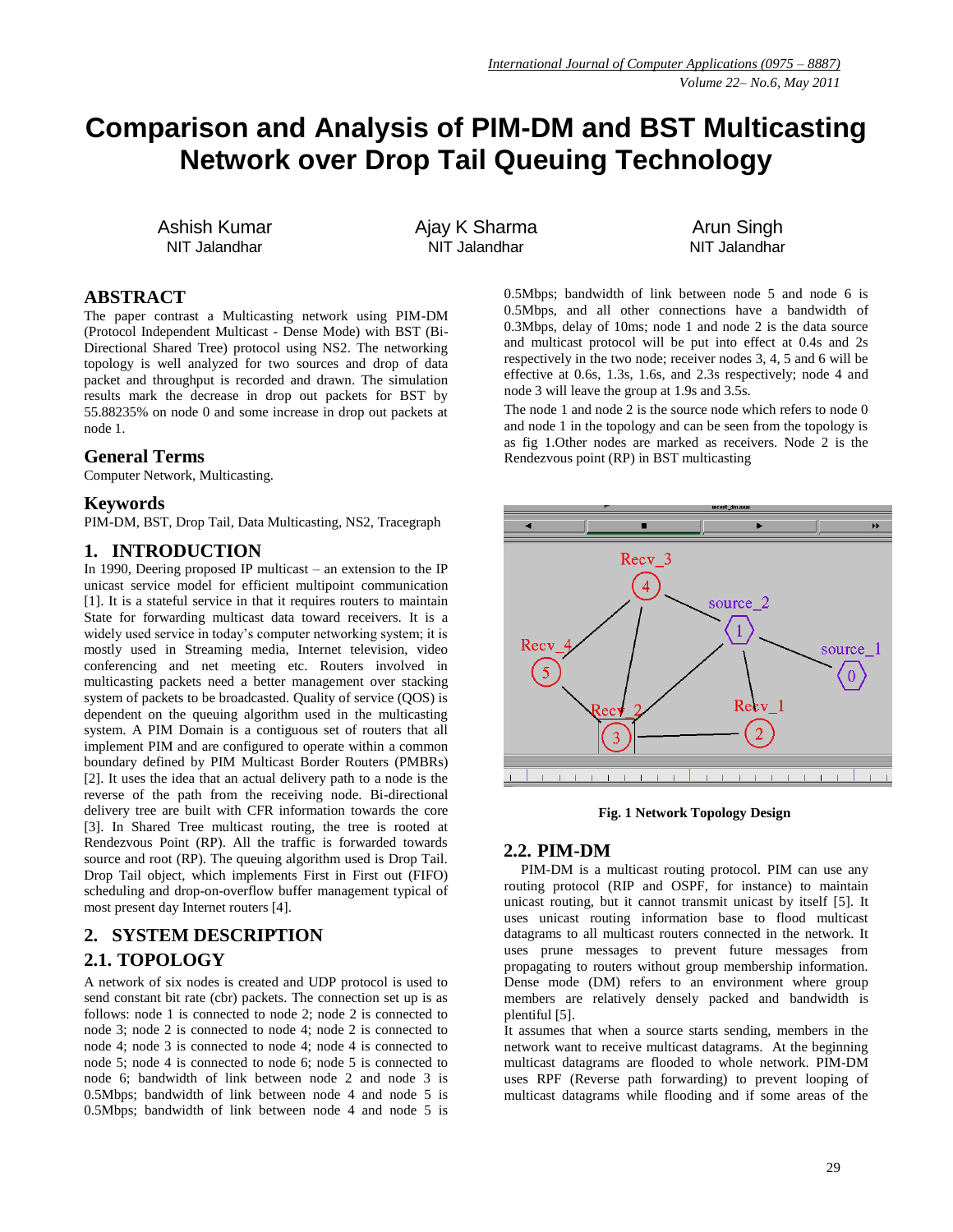network do not have group members, PIM-DM will prune off the forwarding branch by instantiating prune state [6].

The prune message has a life time set with it. Once the lifetime expires, multicast datagram will be forwarded again to the previously removed/pruned branches.

Graft messages are used when a new member for a group appears in a pruned area. The router sends a graft message toward the source for the group to turn the pruned branch back into a forwarding branch for broadcast messages.

Commands used in configuring PIM-DM: set group [Node allocaddr] set mproto DM set mrthandle [\$ns mrtproto \$mproto]

### **2.3. BST**

BST is a multicasting protocol implemented in NS2 is in Research mode. BST uses tree structure to multicast traffic. In BST, multicast data can travel in both the direction of tree to reach receivers. When receivers are distributed throughout the network is gives the better result than other.

Bidirectional trees offer improved routing optimality by being able to forward data in both directions while retaining a minimum amount of state information [7]. RP used in this system is used to maintain the routing table for the upstream and downstream receivers. All the data is sent to the RP and RP then forwards is to the receivers using minimal path.

Commands used in configuring BST: Set group [Node allocaddr] BST set RP\_(\$group) \$n(2) \$ns mrtproto BST In BST simulation we have set node 2 as RP to maintain state table.

### **2.4. Drop Tail**

Drop Tail queuing method is by far the simplest approach to router queue management [8]. Routers decide when to drop packets. It uses first in first out algorithm. In Drop Tail, the traffic is not differentiated. Each packet is has the same priority. When the queue buffer is filled to its maximum capacity, the packets arrived afterward are dropped till the queue is full. That is, Drop Tail will keep discarding/dropping the packet until the queue has enough room for new packets.

The ns-2 implements enque and deque functions to implements queue and dequeue of packets. FIFO scheduling is implemented in the deque function by returning the first packet in the packet queue [9].

# **3. PERFORMANCE EVALUATION**

### **3.1. Simulating PIM-DM Multicasting Network represented in 2D**



**Fig.2 Packets Generated at Source 1 & 2**

Figure 2 shows the total CBR packets generated at source1 and source2. Source1 is represented by blue and source2 by red. Source2 starts generating packets after 2 seconds of source1 and generated up to 1500 data packets, while source1 up to 950 data packets (approx.).



**Fig.3 Packets dropped at Source 1 & 2**

Figure 3 shows the drop out packets at source1 and source2 which is in the range of 280 and 945 respectively. Dropping of packets starts at source2 after 2.2s of start of the simulation as source2 starts generating the packets and the traffic load increase at node2.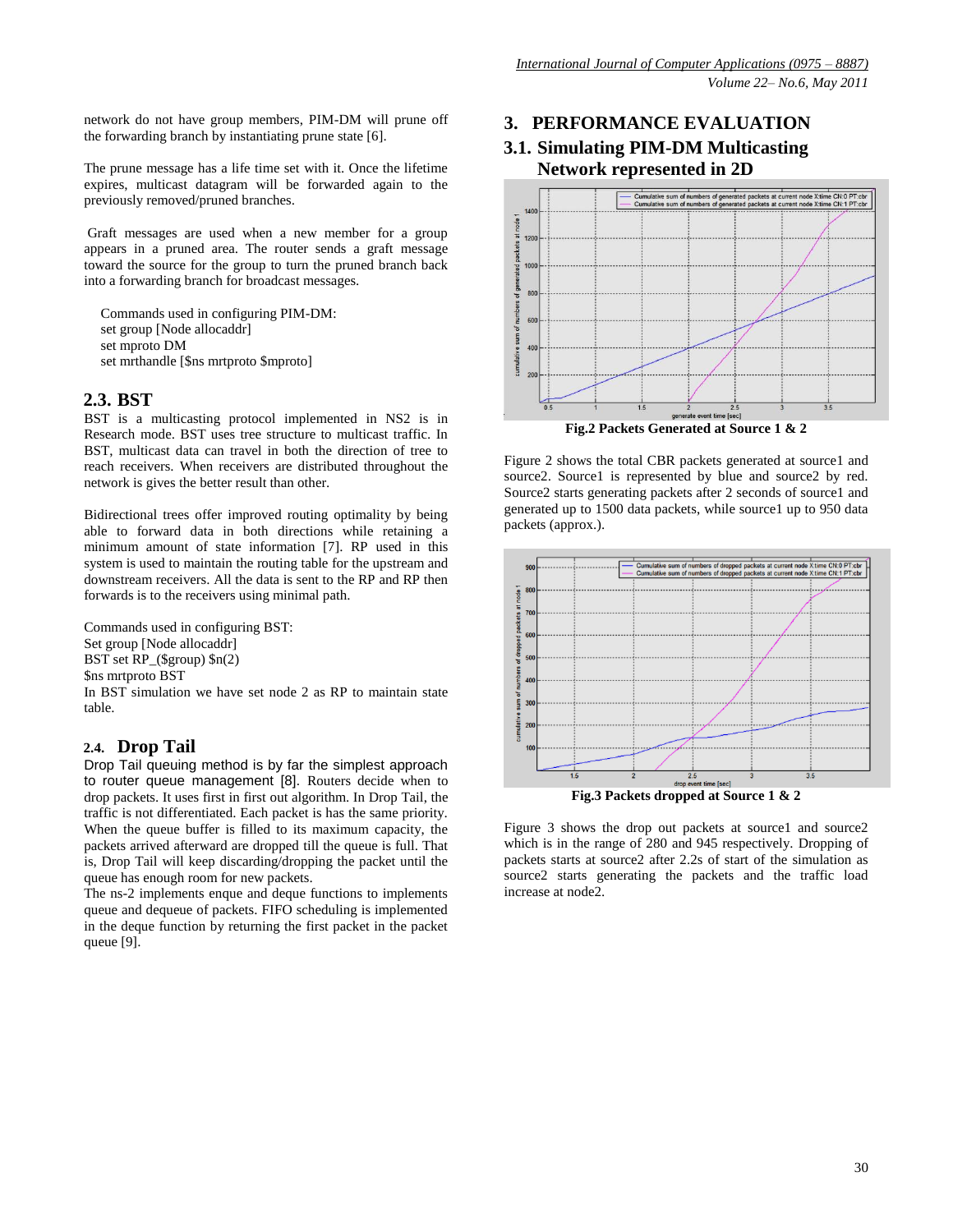

**Fig.4 Throughput of generating packets at Source 1 & 2** Figure 4 shows number of packets generated at particular interval of time (i.e. throughput) for source1 (in blue) and source2 (in red). Maximum throughput of packet generation at source1 and source2 is 88 and 268 (approx.) respectively.



**Fig.5 Throughput of forwarding packet at Source 1 & 2**

Figure 5 shows number of packets transferred at particular interval of time (i.e. throughput) for source1 (in blue) and source2 (in red). Maximum throughput of forwarding packets at source1 and source2 is 53 and 207 (approx.) respectively which is relatively less than generated packets.

**3.2. Simulating PIM-DM Multicasting** 



**Fig.6 Number of forwarded packets at all Nodes**

Figure 6 shows total packets forwarded while multicasting at each node. Total packets forwarded by source1 to source2 are 545 (approx.) and total forwarded packets by source2 to other nodes are 1300 (approx.). Node 5 receives packets through node3 and hence the graph shows a yellow color bar of forwarded packets by sender node3, receiver node5.



**Fig.7 Number of Dropped packets at all Nodes**

Figure 7 shows data packets drop out at source1 and source2. At source1 total packets received and dropped by source1 is 280 (approx.) and due to source2 is 400 (approx.) (i.e. total data packets drop out is 680).

#### **3.3. Simulating BST Multicasting Network represented in 2D**



Figure 8 shows the total CBR packets generated at source1 and source2. Source1 is represented by blue and Source2 by red. The figure represents that source2 start generating packet after 2seconds of source1 and generated upto 1300 data packets, while source1 upto 950 data packets (approx.).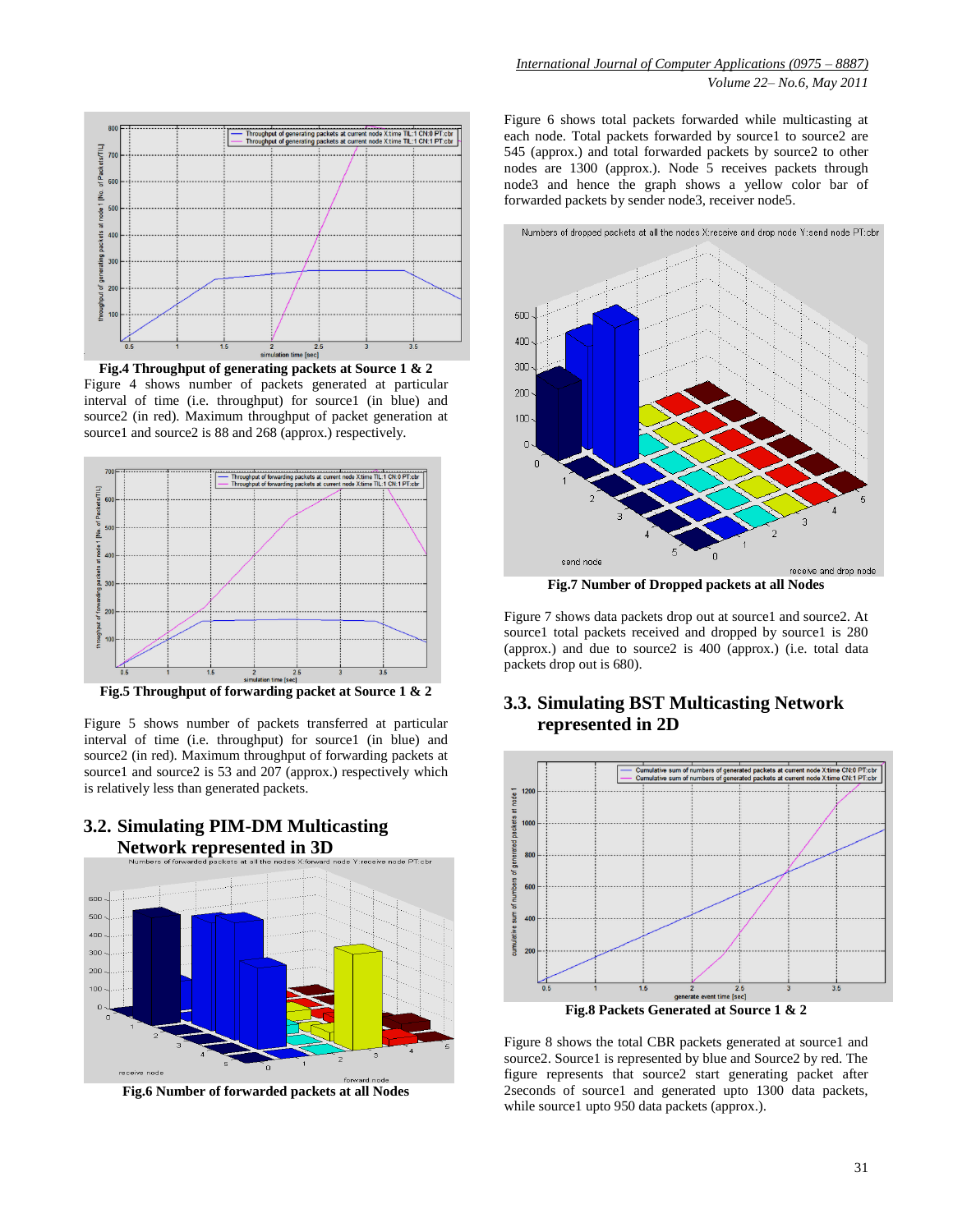

**Fig.9 Packets dropped at Source 1 & 2**

Figure 9 shows the drop out packets at source1 and source2 which is in the range of 280 and 1100 respectively. Dropping of packets starts at source2 after 2.2s of start of the simulation.



**Fig.10 Throughput of generating packets at Source 1 & 2**

Figure 10 shows number of packets generated at particular interval of time (i.e. throughput) for source1 (in blue) and source2 (in red). Maximum throughput of packet generation at source1 and source2 is 88 and 235 (approx.) respectively.



**Fig.11 Throughput of forwarding packet at Source 1 & 2**

Figure 11 shows number of packets transferred at particular interval of time (i.e. throughput) for source1 (in blue) and source2 (in red).

# **3.4. Simulating BST Multicasting Network represented in 3D**

Numbers of forwarded packets at all the nodes X:forward node Y:receive node PT:cbr



**Fig.12 Number of forwarded packets at all Nodes**

Figure 12 shows total packets forwarded while multicasting at each node. Total packets forwarded by source1 to source2 are 525 (approx.) and total forwarded packets by source2 to other nodes are 850 (approx.). No data packet is forwarded to source1 by source2. Node 5 receives packets through node3 and hence the graph shows a yellow color bar of forwarded packets by sender node3, receiver node5.

Numbers of dropped packets at all the nodes X:receive and drop node Y:send node PT:cbr 800 600 400 200 Ō

**Fig.13 Number of Dropped packets at all Nodes**

send node

 $\Omega$ 

receive and drop node